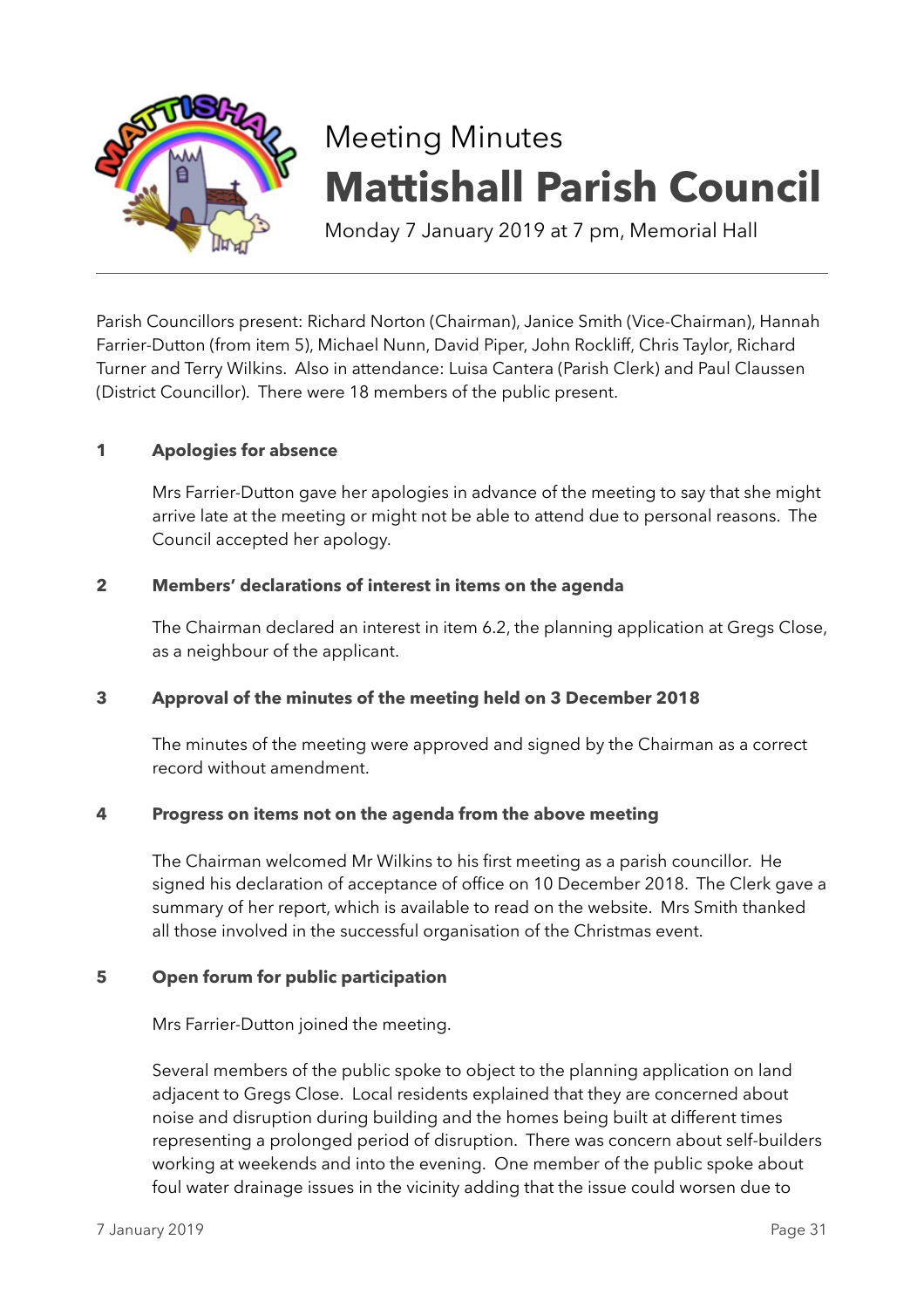further properties using the drainage system. Residents spoke about parking issues, both during development and after with 8 additional homes parking their vehicles in the street. Another resident spoke of their concern that the properties will not be in keeping with the area and the development is in the wrong part of the village.

The development agent spoke to the Council and public regarding the outline plans. He explained that it is an opportunity for people to build their own homes and it is likely that it will be more affordable to do this than buying a home that is already built.

## **6 Planning matters**

- 6.1 **Results of applications (decision taken by Breckland Council)** 3PL/2018/1355/HOU - 46 Burgh Lane - Loft conversion to include 2 dormer windows to south side elevation and new roof lights to side elevations: Approved.
- 6.2 **Report and recommendations on planning applications from the Delivery and Monitoring Group (DMG) -** Comments will be sent to Breckland Council on the following applications:

3PL/2018/1409/O - Part of the field to the west of Gregs Close Mattishall (605242,310862) - Development site for 8 self/custom build residential properties: Mrs Smith took the chair for this item. The Parish Council heard from local residents and debated the matter at some length. On balance the Council supported the application, although points were raised both in favour and against. The Chairman did not take part in this discussion or vote.

3PL/2018/1464/HOU - 5 Welgate Close - Timber frame carport to the front of property: No objection.

## **7 Updates from individual council members (for information only)**

## 7.1 **Data collected from the SAM2 (speed awareness messaging sign)**

The equipment is currently sited on Mill Street. Welgate was identified as another area experiencing speeding vehicles. The Clerk will ask Highways if a suitable location for a new post for the equipment can be found in Welgate.

#### 7.2 **A47 dualling**

Highways England have a new project team working on this project. The consultation period ends at the end of this year.

#### 7.3 **Norwich Western Link road**

The consultation on the four options for a road linking the Broadland Northway and the A47 ends on 18 January. Construction is due to start in 2022.

#### 7.4 **Youth club**

Mr Nunn reported that the youth club is particularly popular with the year 6 children; it would be good to attract more children from years 7 & 8.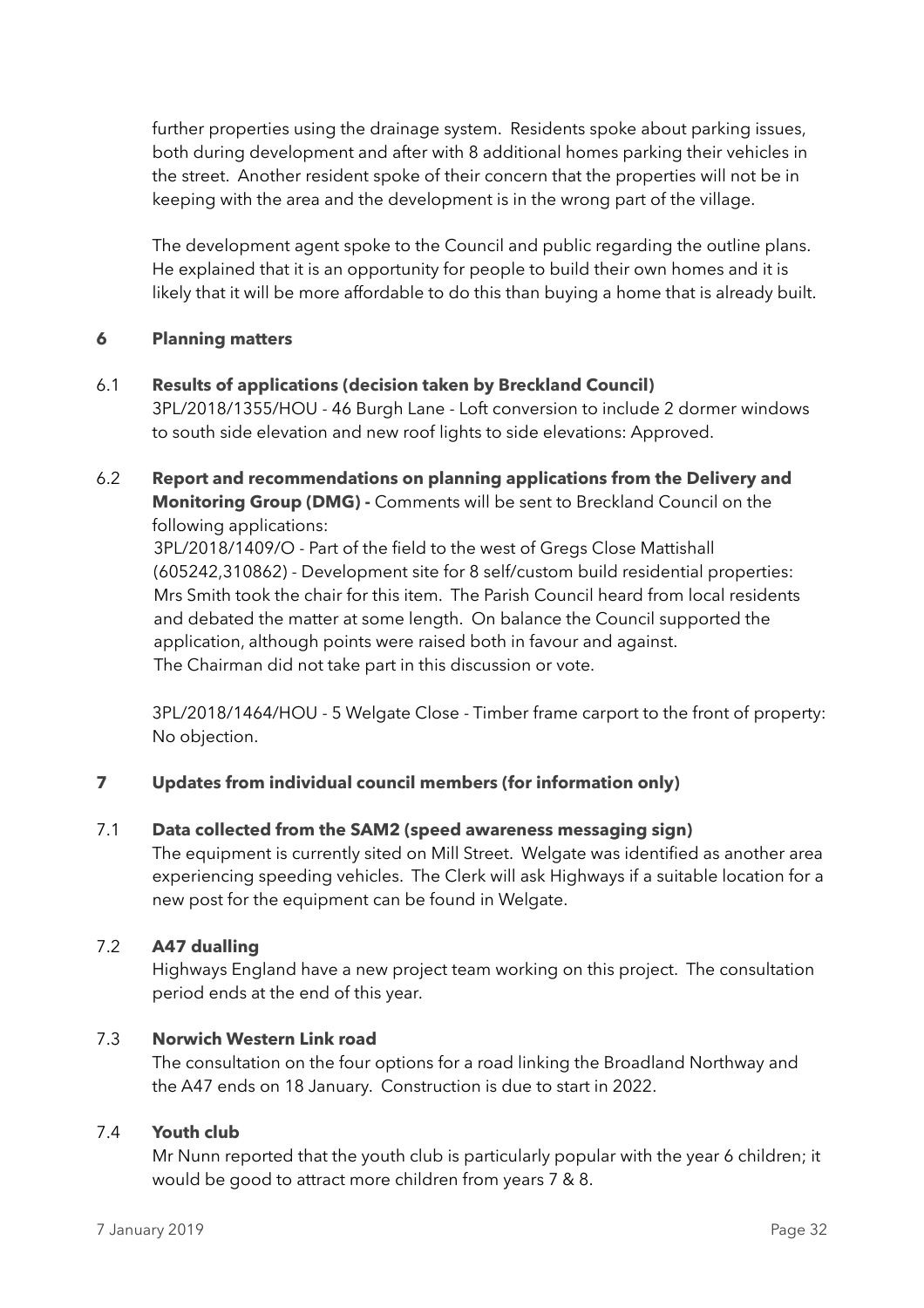### **8 Update from the Barlow Charity**

Mr Rockliff reported that a trustee meeting was held on 10 December and the minutes will be posted on the Parish Council noticeboard shortly. Residents from Old School Green are in the process of setting up a residents' group. The annual submissions to Companies House and the Charity Commission have been made.

#### **9 Events**

#### 9.1 **Donations from the Christmas event**

It was suggested that the donations (£131 for the grotto and £105.40 from the refreshments on the village green) should be allocated to benefit children in the village. This item will feature on the next agenda for further discussion.

#### 9.2 **Purchase of matting and gazebo for events**

The Council has recently borrowed these items to use at recent events and several councillors suggested that the Council purchases them. The Clerk presented prices for each item. The Council **RESOLVED** to purchase matting (around £30) and a gazebo (around £65).

#### 9.3 **Possible organisation of an Easter event**

Due to the success of the Christmas event, some councillors said they were keen to organise an Easter event. Mrs Farrier-Dutton will email councillors to see who would like to be involved and to ask for initial ideas for discussion at the February meeting.

#### 9.4 **Discussion on whether to book a band for the 2019 Christmas event**

SqueezEast have asked whether the Parish Council wishes them to return to play at the event as they are already receiving bookings for December. The Council **RESOLVED** to book the band for Sunday 1 December 2019.

## **10 CCTV for the village green**

There has been some minor vandalism at the village green in recent months, including tampering with the Christmas tree lights and paving damaged on the war memorial. Initial research indicates that installation of CCTV for the village green is in the region of £1,000 plus around £20 per month for a data card. The Council decided that due to the costs involved no action would be taken at present.

#### **11 Cemetery**

## 11.1 **Update from cemetery working group meeting**

The working group (Mr Norton, Mr Turner, Mrs Smith, Dr Piper and the Clerk) met on 7 January to discuss the future of the cemetery. The main focus of discussion was how to accommodate burials after the final burial spaces have been used. The group considered an extension of the cemetery into the allotments, re-burial, no action, purchase of land elsewhere, and redeploying land currently allocated for ashes. The group explained why it favours re-burial, which is using plots older than 100 years for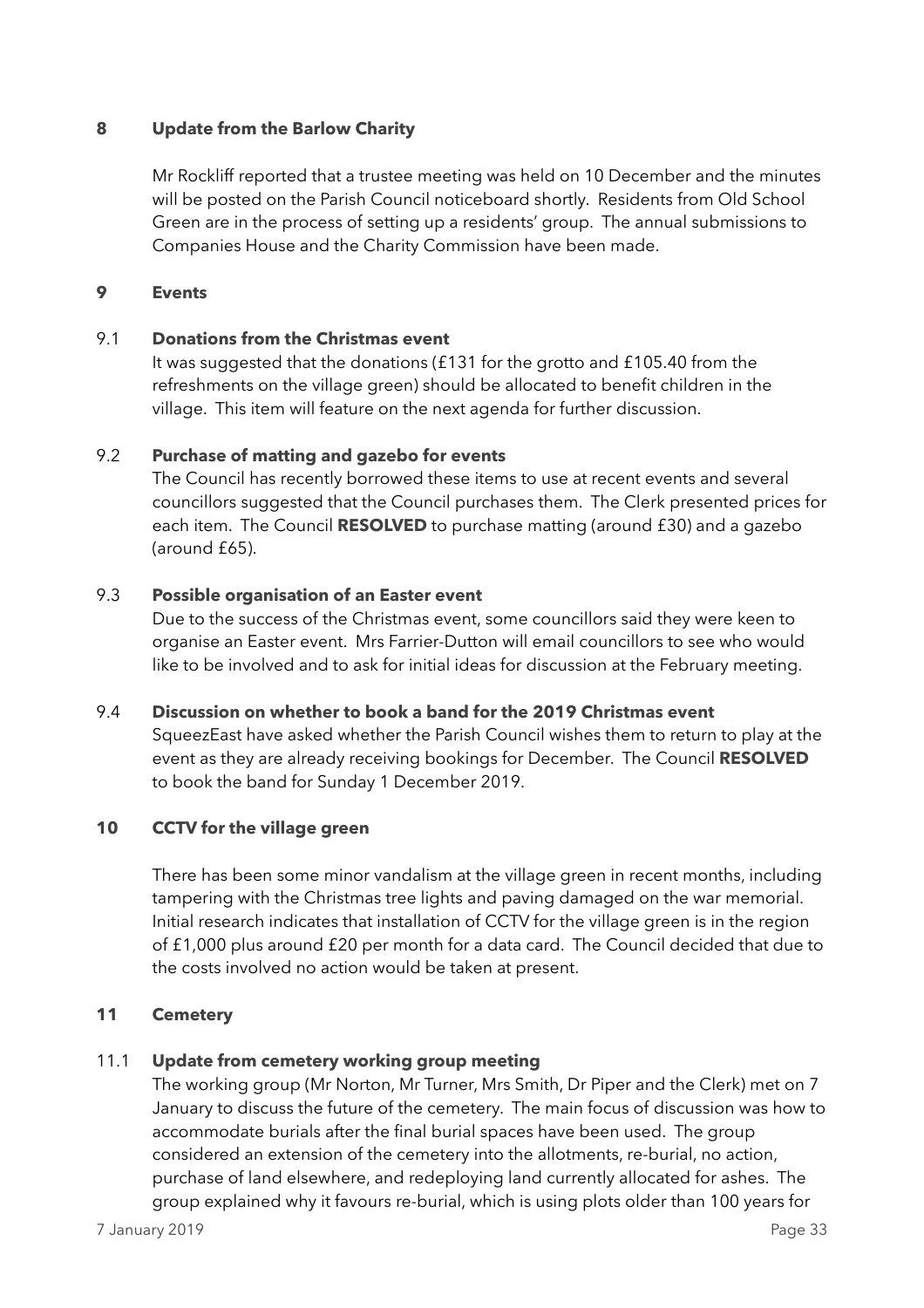additional burials. The group will research re-burials and will report back to the council shortly.

## 11.2 **Cemetery fees for 2019**

The working group reviewed the fees currently charged against those charged by other burial authorities, including the Church of England. The group has further research to complete as the CofE fees were unclear. This topic will come back to the Council in either February or March for further discussion.

## 11.3 **Request from a villager for the positioning of a plaque in the cemetery**

The working group considered a request for a plaque in memory of a resident's wife, currently located in another cemetery, to be installed in Burgh Lane cemetery. The Council **RESOLVED** to allow the plaque to be installed in the cemetery on a temporary basis (for the lifetime of the gentleman). A fee of £147 will be charged.

## **12 Agreement of allotment rental fees for 2019**

The Clerk presented the current fees charged. The Council **RESOLVED** to increase the fees by 5%. Allotment tenants will be written to during January.

## **13 Finance**

## 13.1 **Grant applications**

The Council received two requests for grants. The Mattishall Scout group requested a contribution towards the purchase of a new shed to replace an outdoor storage container. The Council **RESOLVED** to award £700 towards the new shed. The Council considered a request from the local Citizens' Advice Bureau for a grant towards running costs of a service that includes supporting members of Mattishall. The Council **RESOLVED** to award £300 towards the local CAB service.

13.2 **Update from the internal audit control officer for the 2nd and 3rd quarters**  Mr Rockliff reported that he had checked the finances up to 31 December 2018 and found them to be kept in good order.

# 13.3 **Update on the Council's finances for the 3rd quarter**

The Clerk presented the finance figures against budget.

# 13.4 **Agreement on the 2019-20 precept and budget**  The Clerk presented a second draft of the budget for discussion. The Council **RESOLVED** to approve the budget and set the precept at £43,000.

## 13.5 **Payment of accounts list**

The Council **RESOLVED** to approve the payments list (refer to final page). The grants awarded at item 13.1 were included on the list.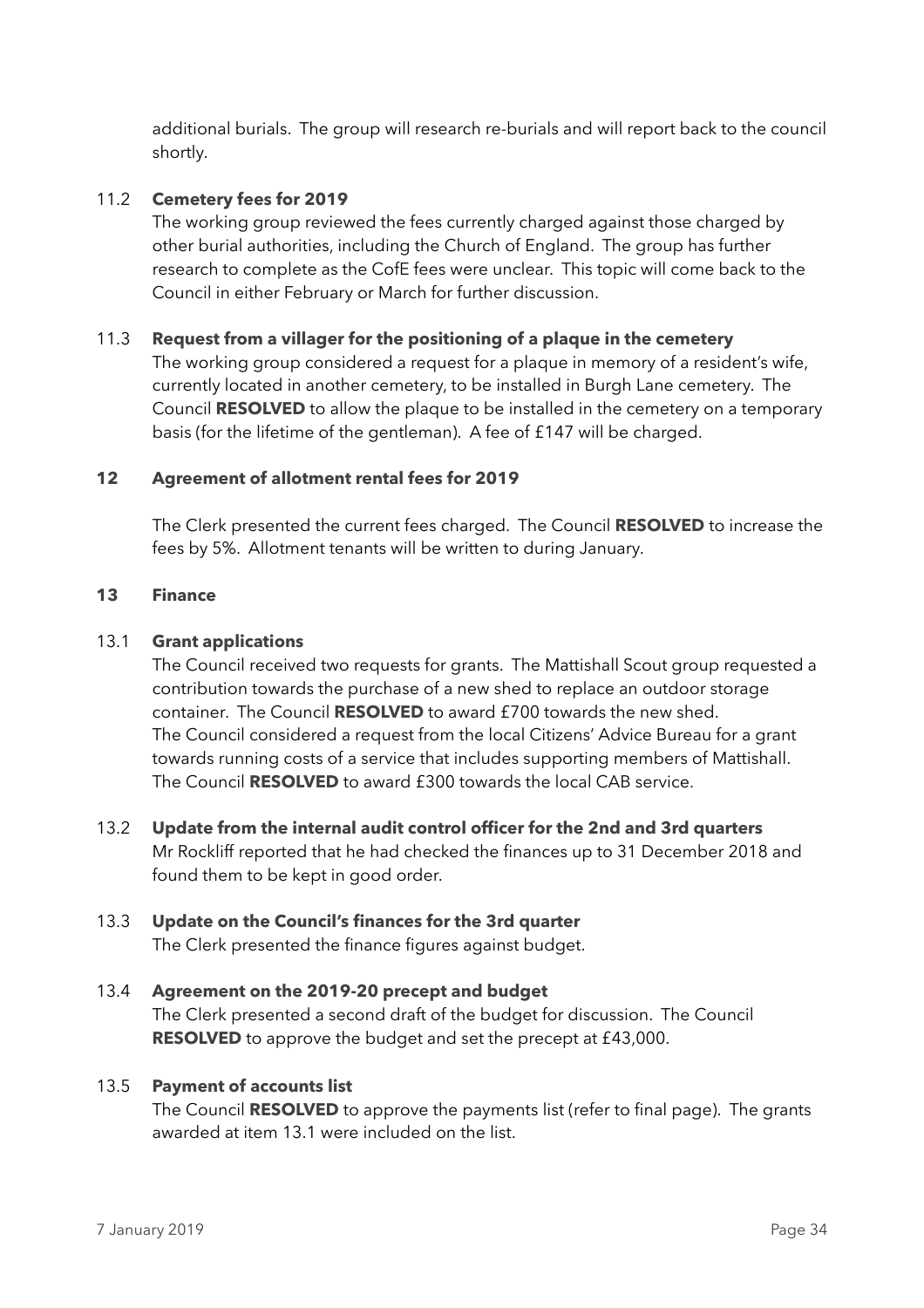## 13.6 **Outdoor sport and play fund grant received in March 2018**

The Council received £889.33 in March 2018 from the Breckland outdoor sport and play fund which needs to be allocated by March 2019. It can be used towards relevant parish council activities or activities in the community, allowing some funding to be passed on to village organisations. The purchase of a table tennis table for the youth club for £150 should qualify for the funding. The Clerk was asked to write to village sports organisations to ask if they would like to bid for the funding.

## **14 Correspondence**

Councillors were reminded that they are able to attend the Town and Parish Council forum on 21 February at Breckland Council's offices. Breckland Council is also holding a prospective councillor evening on 12 February.

## **15 Items for the next meeting agenda (Monday 4 February 2019)**

Donations from the Christmas event, Easter event ideas, preparation for Norfolk Day will all feature on the next agenda.

The Chairman closed the meeting at 9.30 pm.